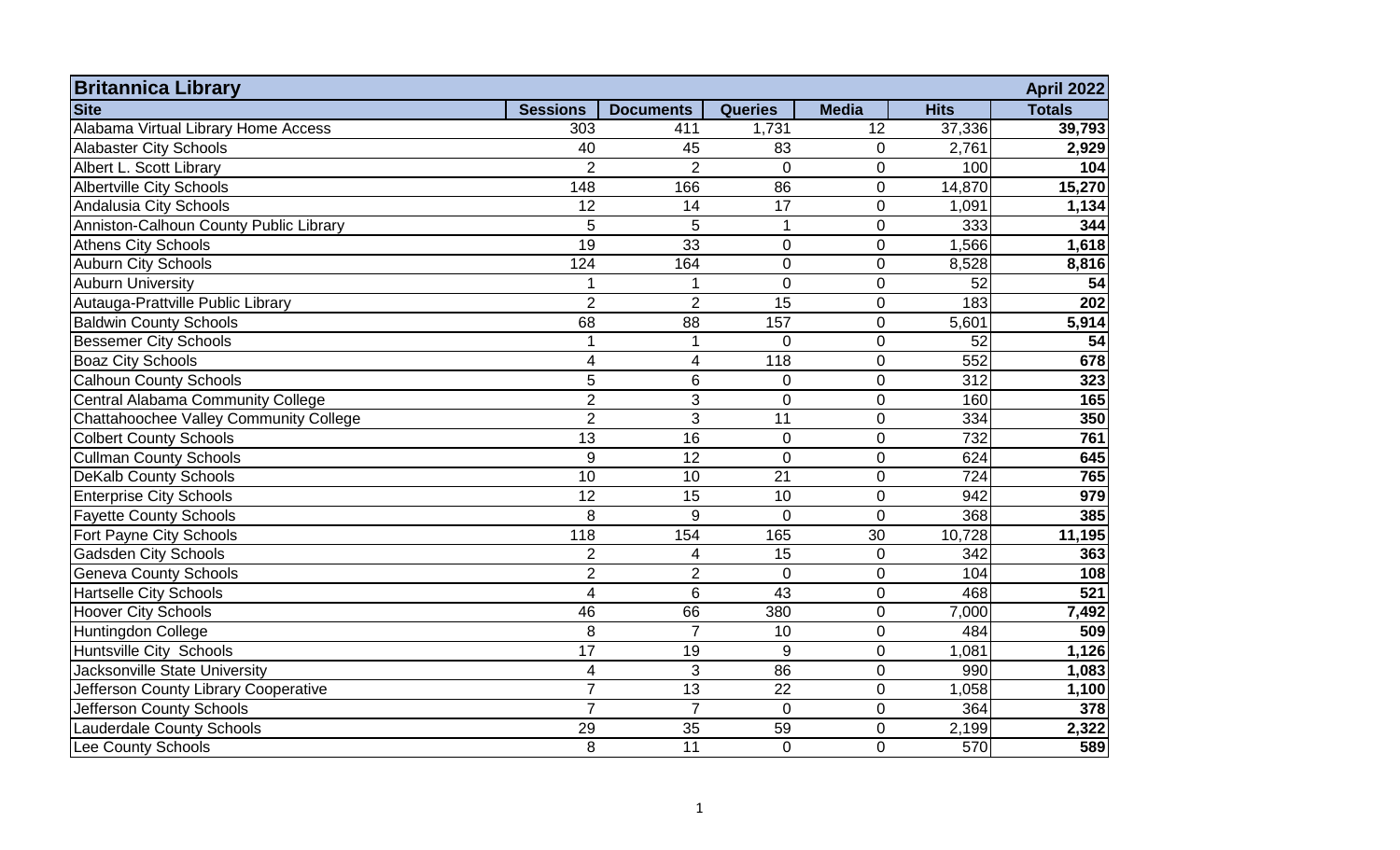| <b>Site</b>                            | <b>Sessions</b> | <b>Documents</b> | <b>Queries</b>  | <b>Media</b>     | <b>Hits</b>     | <b>Totals</b>   |
|----------------------------------------|-----------------|------------------|-----------------|------------------|-----------------|-----------------|
| <b>Limestone County Schools</b>        | 10              | 11               | $\Omega$        | 0                | 572             | 593             |
| <b>Madison City Schools</b>            | 34              | 37               | 100             | $\mathbf 0$      | 3,168           | 3,339           |
| <b>Marion County Schools</b>           | 33              | 37               | 10              | $\mathbf 0$      | 2,037           | 2,117           |
| <b>Mobile County Schools</b>           | 21              | 30               | 6               | $\mathbf 0$      | 1,700           | 1,757           |
| Mobile Public Library                  | 10              | 10               | 30              | 10               | 1,260           | 1,320           |
| Montgomery City-County Public Library  | 3               | 3                | $\Omega$        | 0                | 160             | 166             |
| Montgomery County Schools              | 28              | 37               | 182             | $\mathbf 0$      | 2,944           | 3,191           |
| <b>Morgan County Schools</b>           | 13              | 13               | $\overline{0}$  | $\mathbf 0$      | 676             | 702             |
| <b>Muscle Shoals City Schools</b>      | 4               | 4                | $\Omega$        | $\mathbf 0$      | 206             | 214             |
| Oneonta City Schools                   | 6               | 6                | $\overline{35}$ | $\mathbf 0$      | 567             | 614             |
| <b>Opelika City Schools</b>            | 6               | $\overline{7}$   | $\overline{0}$  | $\mathbf 0$      | 360             | 373             |
| <b>Oxford City Schools</b>             | $\overline{4}$  | $\overline{4}$   | $\overline{0}$  | $\mathbf 0$      | 208             | 216             |
| Pelham City School System              | 3               | 5                | 8               | $\mathbf 0$      | 361             | 377             |
| Pell City Schools                      | $\overline{14}$ | 15               | $\mathbf 0$     | $\boldsymbol{0}$ | 780             | 809             |
| <b>Phenix City Schools</b>             | $\mathbf 1$     | 1                | $\overline{0}$  | $\boldsymbol{0}$ | $\overline{52}$ | 54              |
| <b>Pickens County Schools</b>          | 6               | 6                | 49              | $\mathbf 0$      | 700             | 761             |
| <b>Pike Road City Schools</b>          | 5               | 6                | $\overline{0}$  | $\mathbf 0$      | 312             | 323             |
| Roanoke City Schools                   | 10              | 15               | $\overline{0}$  | $\overline{0}$   | 780             | 805             |
| <b>Samford University</b>              | 1               |                  | $\overline{0}$  | $\mathbf 0$      | 52              | 54              |
| <b>Saraland City Schools</b>           | $\overline{2}$  | $\overline{2}$   | $\overline{0}$  | $\mathbf 0$      | 104             | 108             |
| <b>Satsuma City Schools</b>            | 33              | 39               | $\overline{0}$  | $\mathbf 0$      | 1,928           | 2,000           |
| <b>Shelby County Schools</b>           | 35              | 43               | $\mathbf 0$     | $\mathbf 0$      | 2,236           | 2,314           |
| <b>Shelton State Community College</b> | $\overline{2}$  | 3                | $\overline{7}$  | $\mathbf 0$      | 225             | 237             |
| St. Clair County Schools               | 3               | $\overline{4}$   | $\overline{0}$  | $\mathbf 0$      | 221             | 228             |
| <b>Sumter County Schools</b>           | 8               | $\overline{12}$  | $\overline{0}$  | $\mathbf 0$      | 624             | 644             |
| <b>Tallapoosa County Schools</b>       | 1               | 1                | $\overline{0}$  | $\mathbf 0$      | 50              | 52              |
| <b>Thomasville City Schools</b>        | 1               | 1                | $\overline{0}$  | $\mathbf 0$      | 50              | $\overline{52}$ |
| <b>Tuscaloosa City Schools</b>         |                 | $\overline{2}$   | $\Omega$        | $\mathbf 0$      | 104             | 107             |
| <b>Tuscaloosa County Schools</b>       | 14              | 19               | 60              | $\mathbf 0$      | 1,355           | 1,448           |
| <b>Tuscumbia City Schools</b>          | $\mathbf 1$     | 1                | $\Omega$        | $\mathbf 0$      | 52              | 54              |
| University of Alabama                  | 5               | 6                | 79              | $\mathbf 0$      | 824             | 914             |
| University of Alabama Birmingham       | $\overline{4}$  | $\overline{4}$   | $\overline{0}$  | $\overline{0}$   | 206             | 214             |
| University of Alabama Huntsville       | 1               | $\mathbf{1}$     | $\overline{0}$  | $\overline{0}$   | 2               |                 |
| University of North Alabama            | $\overline{2}$  | $\overline{2}$   | $\overline{0}$  | $\mathbf 0$      | 102             | 106             |
| Vestavia Hills City Schools            | 10              | 13               | $\overline{0}$  | $\overline{0}$   | 676             | 699             |